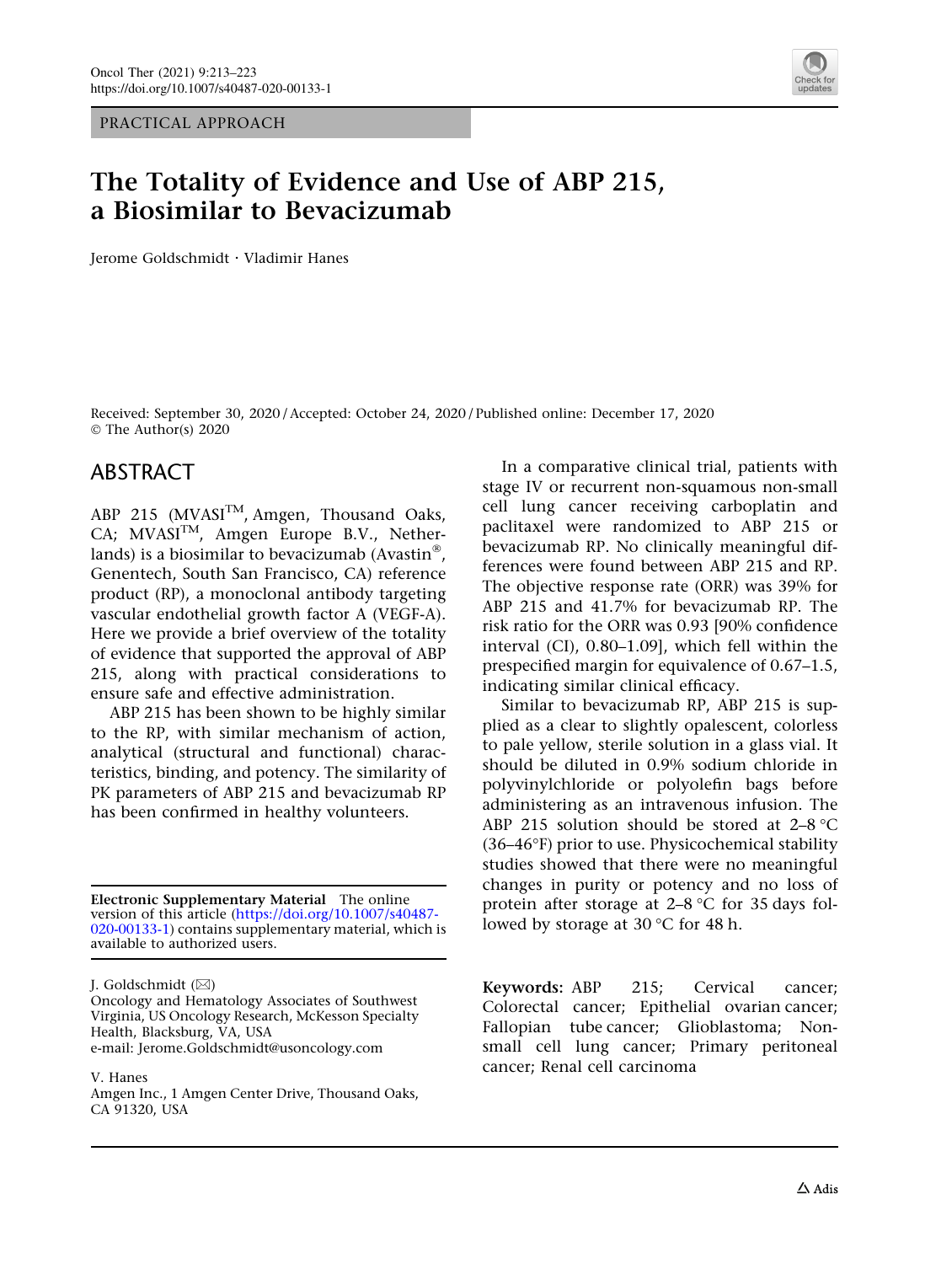### Key Summary Points

ABP215 (MVASI<sup>TM</sup>) is a biosimilar to bevacizumab reference product (RP).

It is highly similar to the RP in analytical characteristics and, like the RP, binds with high affinity to vascular endothelial growth factor A (VEGF-A), resulting in subsequent inhibition of its binding to endothelial VEGF receptors and downstream inhibition of angiogenesis and multiple oncogenic pathways.

The pharmacokinetics of ABP 215 are also highly similar to bevacizumab RP.

A comparative clinical trial in patients with stage IV or recurrent nonsquamous non-small cell lung cancer has shown similar pathologic complete response with ABP 215 and bevacizumab RP, with no new safety or immunogenicity concerns.

Like the RP, ABP 215 product is supplied as a clear to slightly opalescent, colorless to pale yellow, sterile solution in a glass vial to be diluted prior to use as intravenous infusion.

The totality of evidence showed that ABP 215 is highly similar to bevacizumab RP, with no clinically meaningful differences, thus supporting extrapolation to all approved indications of the RP and providing an alternative to bevacizumab RP in the treatment of patients.

## DIGITAL FEATURES

This article is published with digital features, including an animated mechanism of action video and summary slide, to facilitate understanding of the article. To view digital features for this article go to [https://doi.org/10.6084/](https://doi.org/10.6084/m9.figshare.13135022) [m9.figshare.13135022.](https://doi.org/10.6084/m9.figshare.13135022)

## INTRODUCTION

ABP 215 (MVASI<sup>TM</sup>, Amgen, Thousand Oaks, CA; MVASI<sup>TM</sup>, Amgen Europe B.V., Netherlands) is a biosimilar to bevacizumab (Avastin $^{\circledR}$ , Genentech, South San Francisco, CA) reference product (RP), a monoclonal antibody targeting vascular endothelial growth factor A (VEGF-A) [\[1](#page-8-0), [2](#page-8-0)]. Bevacizumab binds to VEGF-A and inhibits its binding to, and activation of, its receptors on the exterior of endothelial cells, thereby interfering with angiogenesis and various downstream oncogenic pathways [\[3,](#page-8-0) [4](#page-8-0)] (Fig. [1](#page-2-0)) (Video: MOA).

Supplementary file Animated mechanism of action video (MP4 6205 KB)

ABP 215 is approved in the United States (US) and the European Union (EU) for metastatic colorectal cancer; unresectable, locally advanced, recurrent, or metastatic non-squamous non-small cell lung cancer (NSCLC); metastatic renal cell carcinoma; and persistent, recurrent, and metastatic cervical cancer. Additionally, ABP 215 is approved in the EU for metastatic breast cancer; non-squamous NSCLC with epidermal growth factor-activating mutations (in combination with erlotinib); and advanced/recurrent epithelial ovarian and fallopian cancer; and in the US for recurrent glioblastoma in adults [\[1–3\]](#page-8-0).

Biosimilars are similar versions of originator biologics. Biologics are complex molecules that are manufactured using living cells and used in the treatment of several chronic inflammatory diseases and cancer. Access to biologics is limited, and the availability of biosimilars has the potential to provide additional biologic drug options  $[5, 6]$  $[5, 6]$  $[5, 6]$ .

Unlike generic drugs, which are chemically synthesized and identical to their RPs, a biosimilar is structurally and functionally similar to its RP while showing no clinically meaningful differences in safety, purity, or potency [\[5](#page-8-0), [7](#page-8-0)[–12\]](#page-9-0). The biological characteristics of the cell lines used in their production and the complexity of manufacturing processes may impact the composition, structure, and stability of the biosimilar [[13\]](#page-9-0). As a result, a biosimilar is both distinct from and similar to its RP.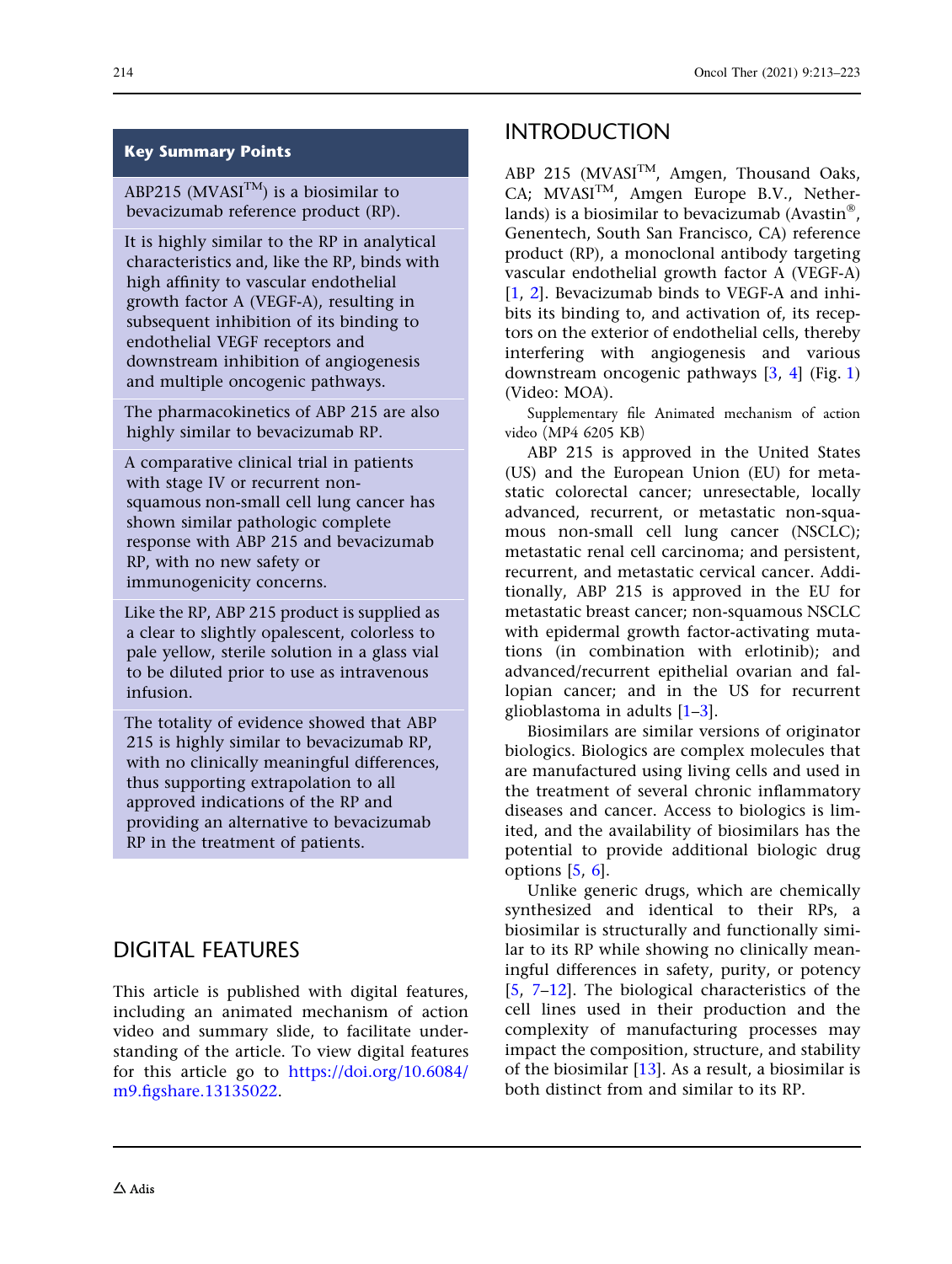<span id="page-2-0"></span>

Fig. 1 Summary of the molecular mechanisms affected by bevacizumab  $[3]$  $[3]$  $[3]$ . <sup>†</sup>In addition to tumorigenesis resulting in HIF-1a activation and elevated VEGF expression, in mRCC, a mutation in the von Hippel-Lindau gene results in elevated expression of HIF-1 $\alpha$ , and subsequently VEGF. Also, HPV-induced downregulation of p53 in cervical cancer leads to a direct increase in VEGF. The VEGF

The development of a biosimilar requires extensive, scientifically rigorous, comparative assessments and evaluations. The body of nonclinical, preclinical, and clinical data obtained to demonstrate the similarity of a proposed biosimilar to its RP is referred to as the ''totality of evidence'' (TOE) and forms the basis for its regulatory approval [[5\]](#page-8-0).

This article will provide a brief overview of the TOE for ABP 215 as a biosimilar to bevacizumab RP (Fig. [2](#page-3-0)) and will discuss practical considerations related to its storage and clinical use. The article is based on previously conducted studies and does not contain any studies with human participants or animals performed by any of the authors.

#### Totality of Evidence for ABP 215

As the first step in the development of ABP 215, comprehensive, state-of-the-art analytical assessments were performed to identify any potential structural and functional differences between ABP 215 and bevacizumab RP. For these assessments, the RP was sourced from the US (bevacizumab US) and the EU (bevacizumab EU). ABP 215 and bevacizumab RP had similar primary structure (including polypeptide composition and glycosylation), secondary (higherorder) structure, and process-related substances and impurities [[14](#page-9-0)]. Thermal stability,

effect on tumor growth and metastasis is not thought to be impacted by bevacizumab therapy.  $HIF-I\alpha$  hypoxia-inducible factor  $1\alpha$ ,  $HPV$  human papillomavirus,  $mRCC$ metastatic renal carcinoma, VEGF vascular endothelial growth factor

degradation rates, and general properties (protein concentration, volume, osmolality, pH, appearance, color, and clarity) were also similar for ABP 215 and the bevacizumab RPs [\[14\]](#page-9-0).

The biological and functional properties of ABP 215 and bevacizumab RP were also shown to be similar, as evidenced by similar relative target binding affinity to VEGF-A and in vitro potency for preventing VEGF binding to its receptor (as seen by inhibition of VEGF receptor signaling of tyrosine kinase activity). Furthermore, ABP 215 and bevacizumab RP had similar potency for inhibiting vascular growth in vitro, as demonstrated by similarity in proliferation of human umbilical vein endothelial cells. These findings indicate that ABP 215 and the RP have the same mechanism of action (MOA).

The next step in biosimilar development is the evaluation of clinical pharmacology. The pharmacokinetics (PK) of ABP 215 were assessed in a randomized, single-blind, single-dose, three-arm, parallel-group study in healthy subjects. Study findings confirmed the similarity between PK parameters of ABP 215 and bevacizumab RP [[15](#page-9-0)]. A separate PK study conducted in healthy adult Japanese male subjects also showed similarity in PK parameters for ABP 215 and bevacizumab RP; results were similar to those reported in the global study  $[16]$  $[16]$  $[16]$ . Within each study, safety and tolerability findings were comparable for ABP 215 and the RP, with similar incidence of treatment-emergent adverse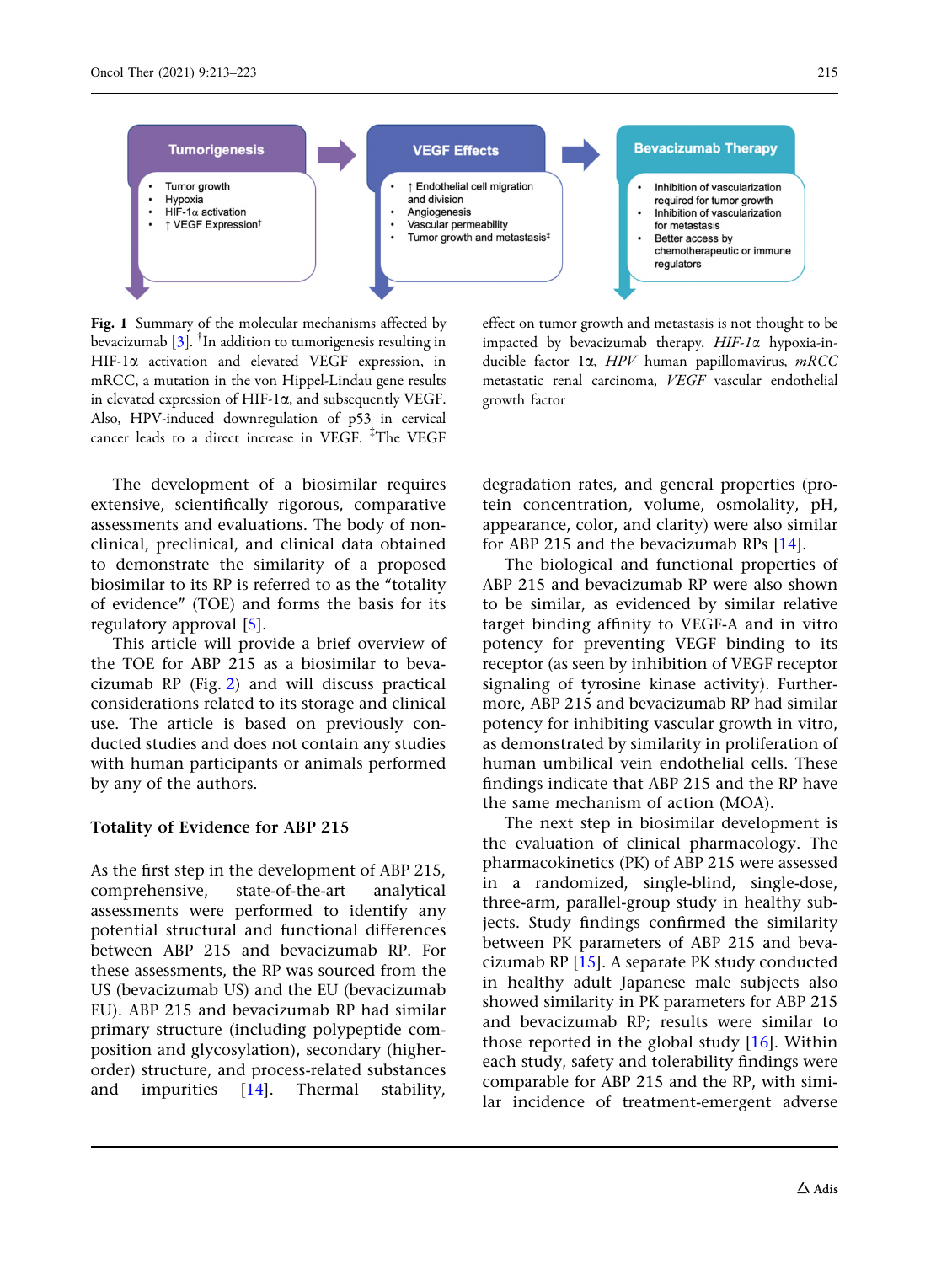<span id="page-3-0"></span>

Fig. 2 "Totality of evidence" approach to demonstrating biosimilarity and overview of ABP 215 development program. EU European Union, NSCLC non-small cell

events (AEs) of all grades. No subjects in these studies developed binding or neutralizing antidrug antibodies (ADAs) [[15](#page-9-0), [16\]](#page-9-0).

As the final step in the development of biosimilars to complete the TOE, a comparative clinical study was conducted using a single comparator. The efficacy and safety of ABP 215 compared with bevacizumab RP were evaluated in a randomized, double-blind, active-controlled, multicenter, multinational study (MAPLE), which enrolled adult patients with stage IV or recurrent non-squamous NSCLC receiving first-line carboplatin and paclitaxel [\[17\]](#page-9-0). This patient population is considered to be sensitive and well-characterized, with fewer potential confounding factors, thus suitable for comparison of a bevacizumab biosimilar to the RP [[18](#page-9-0), [19\]](#page-9-0).

A total of 642 patients were randomized to receive ABP 215 ( $n = 328$ ) or bevacizumab RP  $(n = 314)$  15 mg/kg every three weeks for six cycles along with carboplatin and paclitaxel every three weeks for  $\geq 4$  cycles and  $\leq 6$  cycles, respectively. The primary efficacy endpoint was

lung cancer, PD pharmacodynamics, PK pharmacokinetics, RP reference product, US United States

the risk ratio of the objective response rate (ORR), which was defined as the rate of best overall response of either complete response or partial response according to Response Evaluation Criteria in Solid Tumors (RECIST) v1.1. Responses were assessed by blinded, central, independent radiologists who reviewed radiographic images in the intent-to-treat population [\[17\]](#page-9-0). Objective responses were observed in 128 (39%) patients receiving ABP 215 and 131 (41.7%) receiving bevacizumab RP. The risk ratio for the ORR was 0.93 [90% confidence interval (CI), 0.80–1.09]. The two-sided CI for the ORR fell within the prespecified margin for equivalence of 0.67–1.5, indicating similar clinical efficacy (Fig. [3\)](#page-4-0) [\[17\]](#page-9-0).

The overall type, severity, and frequency of AEs (Table [1](#page-4-0)) and AEs of interest were comparable for the ABP 215 and bevacizumab RP groups. The incidence of grade  $> 3$  AEs of interest for the ABP 215 and bevacizumab RP groups, respectively, were hypertension (22 patients, 6.8%; 17 patients, 5.5%), gastrointestinal perforation (three patients, 0.9%; four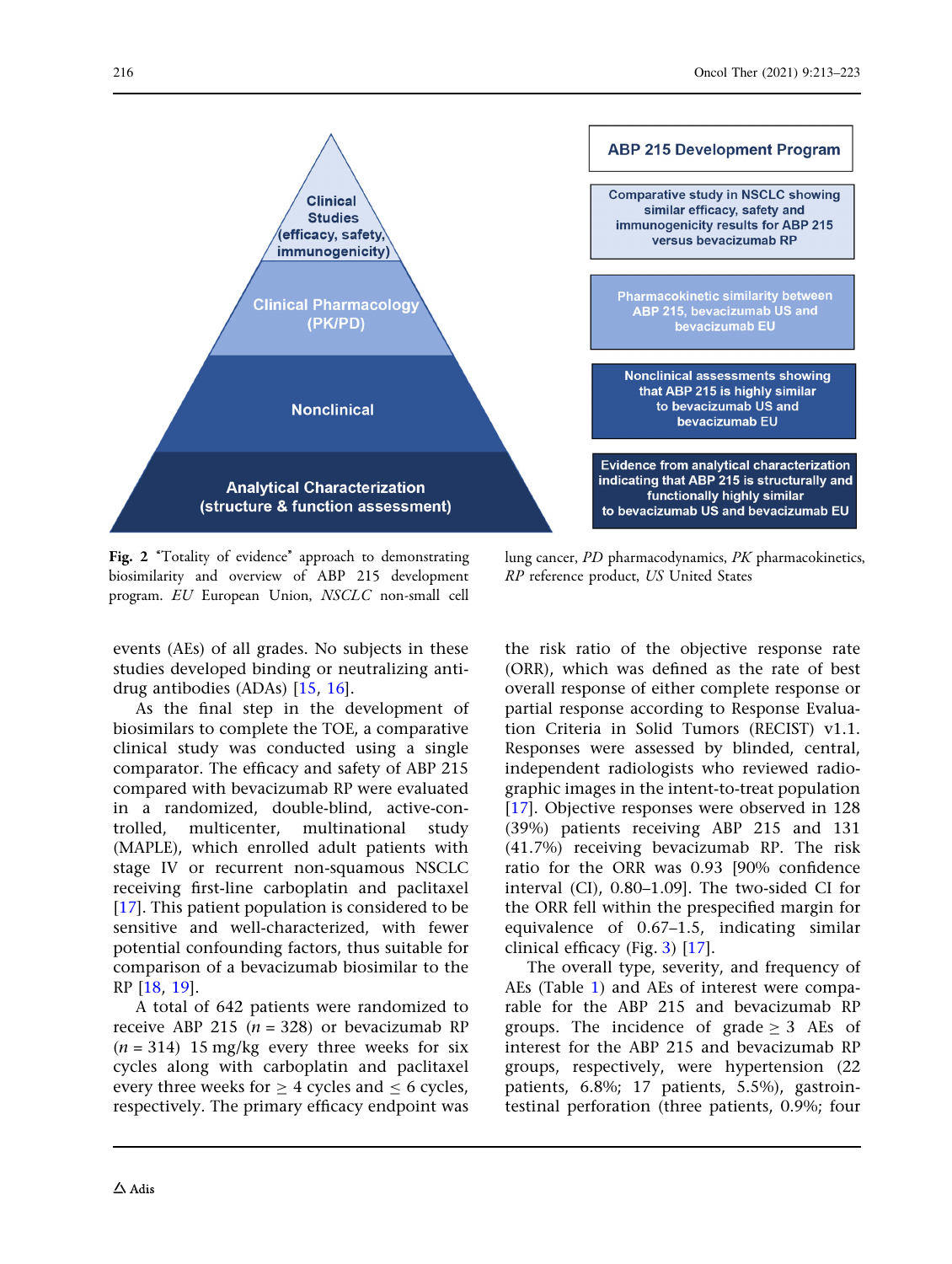<span id="page-4-0"></span>patients, 1.3%), pulmonary hemorrhage (two patients, 0.6%; five patients, 1.6%), woundhealing complications (one patient, 0.3%; two patients, 0.6%), and proteinuria (one patient, 0.3%; one patient, 0.3%) [\[17](#page-9-0)]. The frequency of immunogenicity was similarly low for the two treatment groups. A total of four (1.4%) patients in the ABP 215 and seven patients (2.5%) in the bevacizumab RP arm developed binding ADAs, and for three patients (1.0% for ABP 215 and 1.1% for bevacizumab RP) in each arm, binding antibodies were transient (i.e., results were negative at the last study assessment). No patient had a positive finding for neutralizing antibodies [[17](#page-9-0)].

The nonclinical, preclinical, and clinical results reviewed here comprise the TOE that provides robust evidence that ABP 215 is highly similar to bevacizumab RP and has similar safety and efficacy in stage IV NSCLC [[3](#page-8-0)].

#### Extrapolation of Indications for ABP 215

Extrapolation of indications is a unique component of regulatory approval of biosimilars. In this context, extrapolation refers to approval of the biosimilar for all of the indications for which the RP is approved except those protected by regulatory exclusivities. Justification for extrapolation is supported by all of the



Fig. 3 Response rate and risk ratio of ORR [\[17\]](#page-9-0). ORR objective response rate (defined as complete or partial response based on RECIST v1.1). RD risk difference, RR risk ratio (based on a generalized linear model adjusted for randomization stratification factors of geographic region, Eastern Collaborative Oncology Group performance status, and sex)

| AE, n (%)                                                                   | <b>ABP 215</b><br>$(n = 324)$ | Bevacizumab<br>$(n = 309)$ |
|-----------------------------------------------------------------------------|-------------------------------|----------------------------|
| Any AE                                                                      | 308(95.1)                     | 289 (93.5)                 |
| Any grade $\geq 3$ AE                                                       | 139 (42.9)                    | 137(44.3)                  |
| Any fatal AE                                                                | 13(4.0)                       | 11 $(3.6)$                 |
| Any serious AE                                                              | 85 (26.2)                     | 71(23.0)                   |
| Any AE leading to<br>discontinuation of IP                                  | 61 (18.8)                     | 53 (17.2)                  |
| Any AE leading to<br>discontinuation of any<br>component of<br>chemotherapy | 74 (22.8)                     | 59 (19.1)                  |
| Any AE leading to dose<br>delay of IP                                       | 73 (22.5)                     | 69(22.3)                   |
| Any AE leading to dose<br>delay of any component of<br>chemotherapy         | 86 (26.5) 83 (26.9)           |                            |
| Any AE leading to dose<br>reduction of any<br>component of<br>chemotherapy  | 48 (14.8)                     | 49(15.9)                   |
| Grade $\geq 3$ EOIs                                                         | 102 (31.5) 99 (32)            |                            |
| Grade $\geq$ 3 anti-VEGF-associated toxicities, <i>n</i> (%)                |                               |                            |
| Hypertension                                                                | 22(6.8)                       | 17(5.5)                    |
| GI perforation                                                              | 3(0.9)                        | 4(1.3)                     |
| Pulmonary hemorrhage                                                        | 2(0.6)                        | 5(1.6)                     |
| Wound healing<br>complications                                              | 1(0.3)                        | 2(0.6)                     |
| Proteinuria                                                                 | 1(0.3)                        | 1(0.3)                     |

 $AE$  adverse event,  $EOI$  event of interest,  $GI$  gastrointestinal, IP investigational product, VEGF vascular endothelial growth factor

known factors that could affect safety or effectiveness in each indication [[3,](#page-8-0) [17](#page-9-0), [20,](#page-9-0) [21\]](#page-9-0).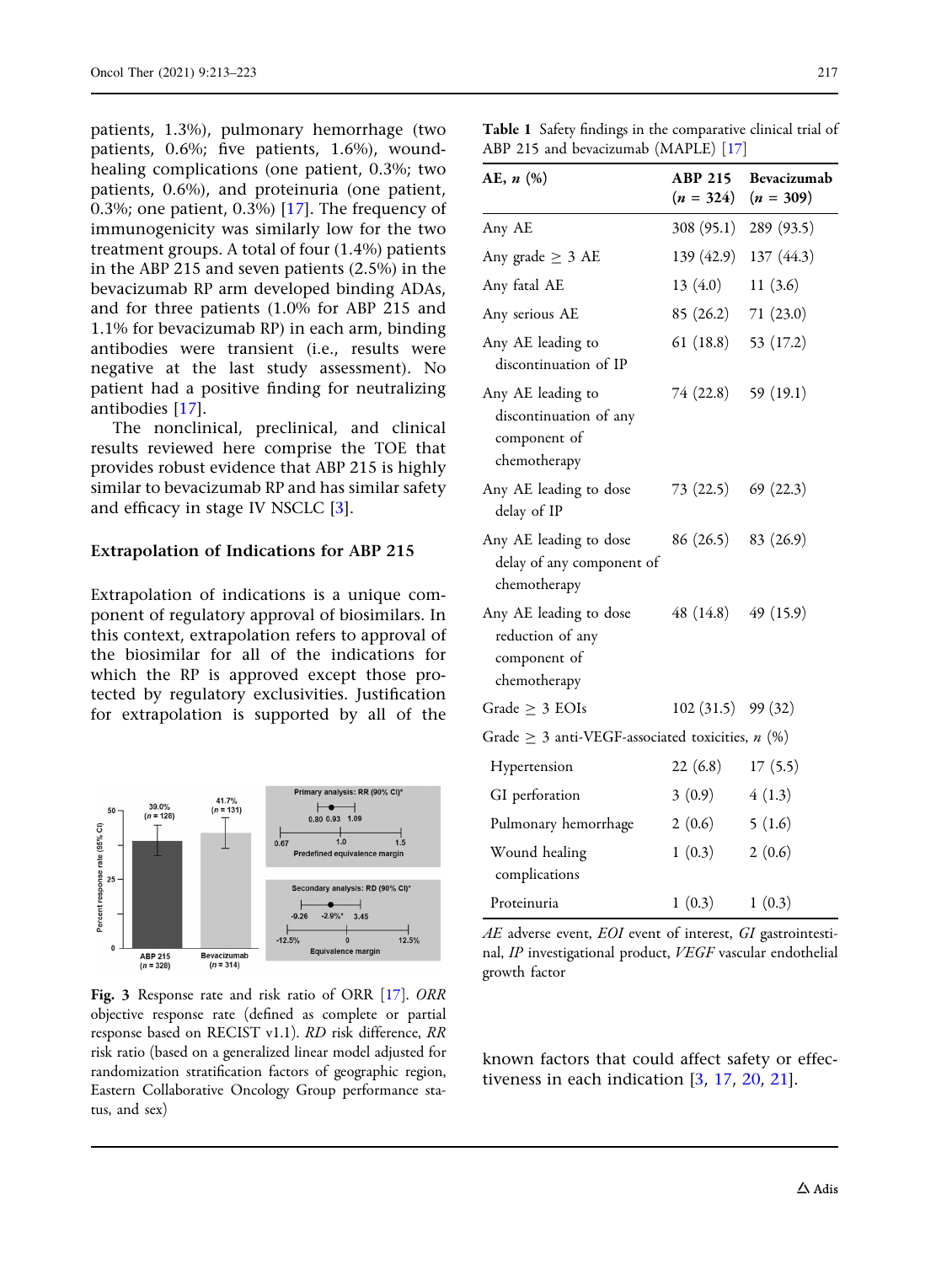Specific findings from the TOE for the similarity of ABP 215 and bevacizumab RP support the extrapolation of its indications to all indications for which the bevacizumab RP is approved [\[1–3,](#page-8-0) [20\]](#page-9-0). The comprehensive analytical similarity assessment showed similarity between these two agents, which included similarity in the MOA [[14](#page-9-0)]. The PK profiles for ABP 215 and bevacizumab RP were similar in healthy subjects [[15](#page-9-0), [16\]](#page-9-0) as well as in patients with NSCLC [\[3](#page-8-0), [17\]](#page-9-0). PK parameters for bevacizumab RP have been previously shown to be consistent across patients with different tumor types (e.g., NSCLC, colorectal cancer, metastatic breast cancer, etc.) [\[20\]](#page-9-0). These data provide justification supporting extrapolation for use of ABP 215 in all approved indications of the RP. The similarity of immunogenicity observations for ABP 215 and bevacizumab RP suggest that similar immunogenicity profiles may be expected for ABP 215 in all patient populations. The similar safety and efficacy profiles of ABP 215 and bevacizumab RP, also resembling those previously seen with bevacizumab RP, are supportive of similar safety and efficacy for ABP 215 when used for other indications. Furthermore, the similar safety and efficacy profiles for ABP 215 and bevacizumab RP for subgroups of patients with advanced NSCLC provide predictive data for safety and efficacy in other indications in which there is potential for PK interactions with chemotherapeutic therapies and other potential complications.

### Stability and Clinical Use of ABP 215

As with bevacizumab RP, ABP 215 is supplied as a sterile solution in a single-use vial (100 mg/ 4 mL or 400 mg/16 mL). Similar to bevacizumab RP, ABP 215 should be administered intravenously in an infusion bag after appropriate dilution. The protocol for the correct method for storage and preparation of ABP 215 for administration is provided in Table 2.

Preparation of ABP 215 product in some regions may be performed at oncology sites or at central pharmacy locations and then distributed to clinical oncology sites for administributed to clinical oncology sites for adminis-<br>the stability of ABP 215 under the conditions of<br>tration. Therefore, it is important to understand<br>use: the physicochemical stability of ABP 215

Table 2 The protocol for storage and preparation of ABP 215 [\[1,](#page-8-0) [2\]](#page-8-0)

Product storage and handling prior to administration

- 1. ABP 215 ( $MVASI^{TM}$ ) injection is a clear to slightly opalescent, colorless to pale yellow, sterile solution for intravenous infusion supplied as single-dose vials in the following strengths: 100 mg/4 mL and 400 mg/ 16 mL
- 2. This product should be stored refrigerated at  $2-8$  °C  $(36-46)$ °F) until time of use and in the original carton to protect from light
- 3. Do not freeze or shake the vial or carton

#### Preparation

- 1. Visually inspect the vial for particulate matter and discoloration prior to preparation and administration. Discard vial if the solution is cloudy, discolored, or contains particulate matter
- 2. Determine the dose (mg) of ABP 215 product as defined in the package insert
- 3. Calculate the volume of the ABP 215 solution needed
- 4. Using appropriate aseptic technique, withdraw the necessary amount of ABP 215 and dilute in an infusion bag containing 100 mL of 0.9% Sodium Chloride Injection, USP

### 5. DO NOT ADMINISTER OR MIX WITH GLUCOSE [\[1](#page-8-0)] OR DEXTROSE [[2\]](#page-8-0) SOLUTION

- 6. Gently invert the bag to mix the solution
- 7. Discard any unused portion left in the vial, as the product contains no preservatives
- 8. Store diluted ABP 215 in polyvinylchloride or polyolefin bags containing 0.9% Sodium Chloride Injection, USP; should be stored at  $2-8$  °C (36–46°F) for no more than 8 h prior to use. Do not freeze

Bold represent the areas for attention

use; the physicochemical stability of ABP 215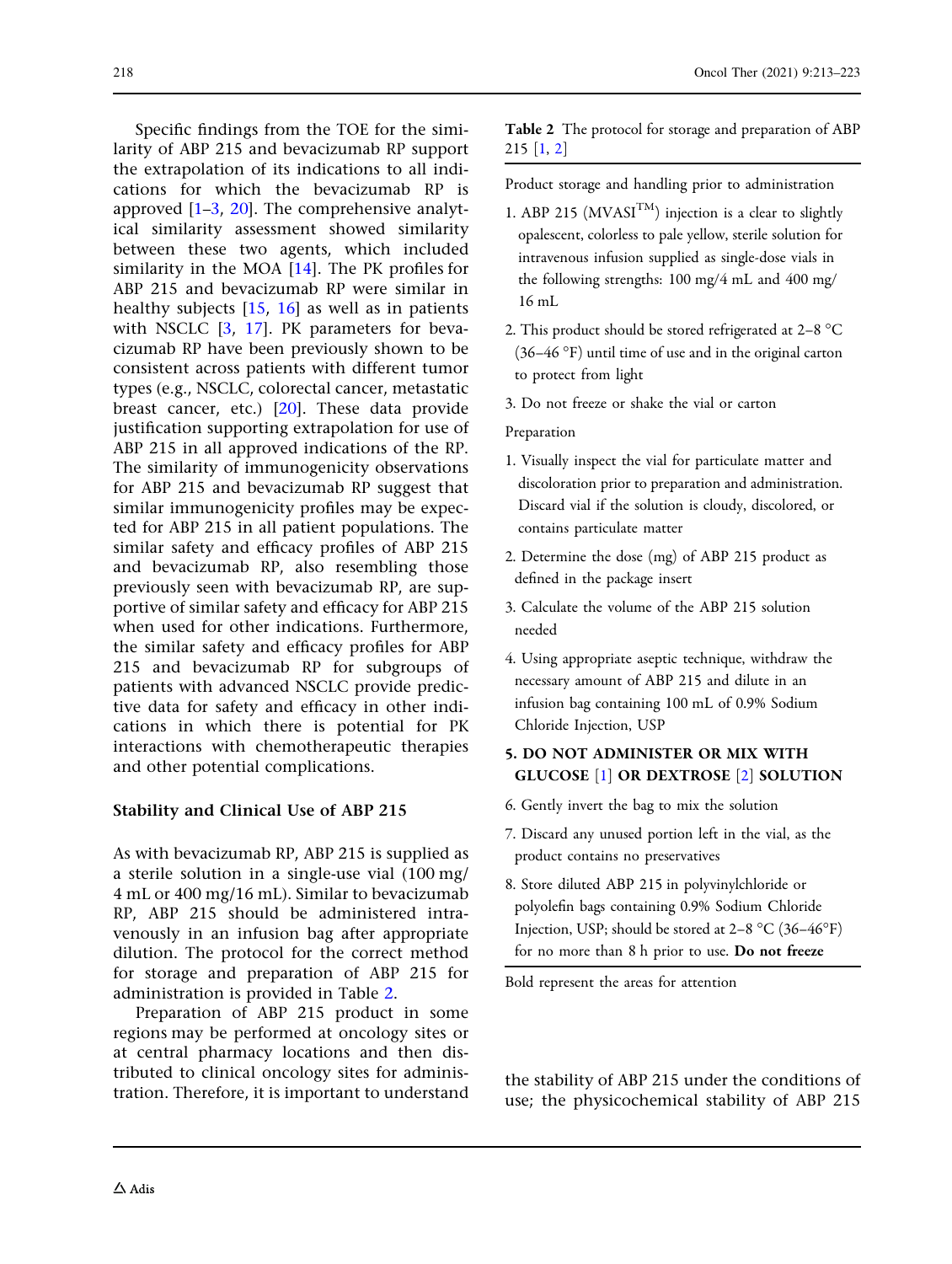<span id="page-6-0"></span>



Fig. 4 Physicochemical stability of ABP 215 after storage in PAB and PVC bags at  $2-8$  °C for 35 days (35 days), 30 C for 2 days (37 days bag), and infusion at room temperature for 90 min (37 days final) [\[22](#page-9-0)]. a Protein concentration; b potency for inhibiting proliferation of human umbilical endothelial cells. PAB partial additive bag, PVC polyvinyl chloride (Reprint with permission from Seckute et al. [\[22\]](#page-9-0))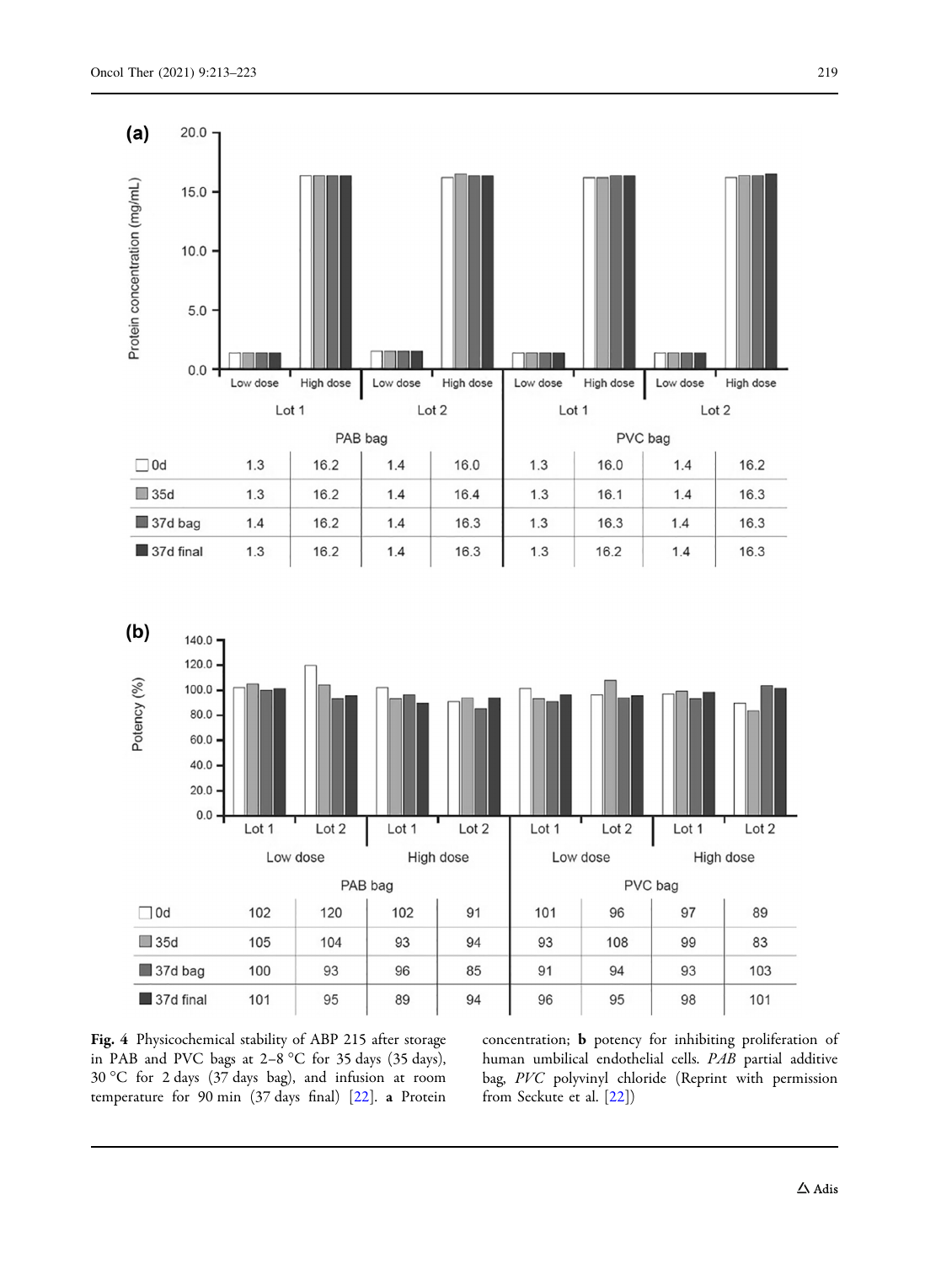under in-use conditions was therefore assessed [\[22\]](#page-9-0). Infusion bags containing formulation buffer, ABP 215 1.4 mg/mL, and 16.5 mg/mL were prepared and stored at  $2-8$  °C for 35 days followed by storage at  $30^{\circ}$ C for 48 h. No meaningful changes were seen in results from three purity assays. Protein recovery following the study storage periods in the intravenous bag and infusion system ranged from 99.4% to 101.7%, indicating no protein (product) loss (Fig. [4](#page-6-0)a). Results from assays for inhibition of human umbilical vein epithelial cell proliferation indicated no notable loss in potency (Fig. [4](#page-6-0)b). Visual inspection revealed no potentially proteinaceous particles, and no trends were found for subvisible particulate matter in the drug product and control formulation buffer.

# DISCUSSION

The TOE from all of the studies of ABP 215 supports the conclusion that ABP 215 is highly similar to bevacizumab RP. No clinically meaningful differences were found in function, purity, potency, PK, clinical efficacy, safety, or immunogenicity, consistent with the underlying definition of a biosimilar based on the standards of regulatory agencies across the globe [\[21](#page-9-0), [23–27\]](#page-9-0). The robust scientific evidence on ABP 215 presented here supports the use of ABP 215 as a biosimilar to bevacizumab RP, thus offering an additional treatment option for the approved indications of bevacizumab. Furthermore, the TOE supports the scientific justification for extrapolation to all the approved indications of bevacizumab RP [[3](#page-8-0)].

Biosimilars provide alternative treatment options and sources for existing biologic agents. This may address some of the challenges with drug shortages seen in oncology settings. It is hoped that experience in biologics manufacturing along with supply chain reliability would provide quality biosimilars in a timely way, resulting in a positive impact on patient outcomes [[28–30\]](#page-9-0).

While many pharmaceutical companies claim to have a record of reliable drug supply, published data supporting such claims are limited. A recent analysis of the reliability of the drug supply in Europe from 2012 through July 31, 2019 showed that the rate of on-time, in-full delivery from a manufacturing facility to the first economic customer was  $\geq$  99% for all study years [\[31\]](#page-9-0).

The availability of bevacizumab RP and its biosimilars is important, as these agents are used in the treatment of several cancers [[19](#page-9-0)] and have promise for use in new therapeutic combinations such as cancer immunotherapies [[32](#page-10-0)]. With supply chain reliability, biosimilars may potentially prevent or mitigate drug shortages, by providing additional therapeutic options.

# CONCLUSION

The preparation and administration protocols for ABP 215 are straightforward, and the product is stable under normal conditions of use. The robust data that forms the TOE for ABP 215 as a biosimilar for bevacizumab RP should provide oncologists with assurance about using ABP 215 in treating all approved indications per the prescribing information in their country or region.

## ACKNOWLEDGEMENTS

Funding. Funding for medical writing and editing support and for the Rapid Service Fee was provided by Amgen Inc., Thousand Oaks, CA.

Editorial Assistance. Medical writing support, funded by Amgen, Inc., was provided by Annette F. Skorupa, PhD, Innovation Communications Group, Inc., New York, NY, USA under the direction of Monica Ramchandani, PhD, Amgen, Inc., California, USA.

Authorship. All named authors meet the International Committee of Medical Journal Editors (ICMJE) criteria for authorship for this article, take responsibility for the integrity of the work as a whole, and have given their approval for this version to be published.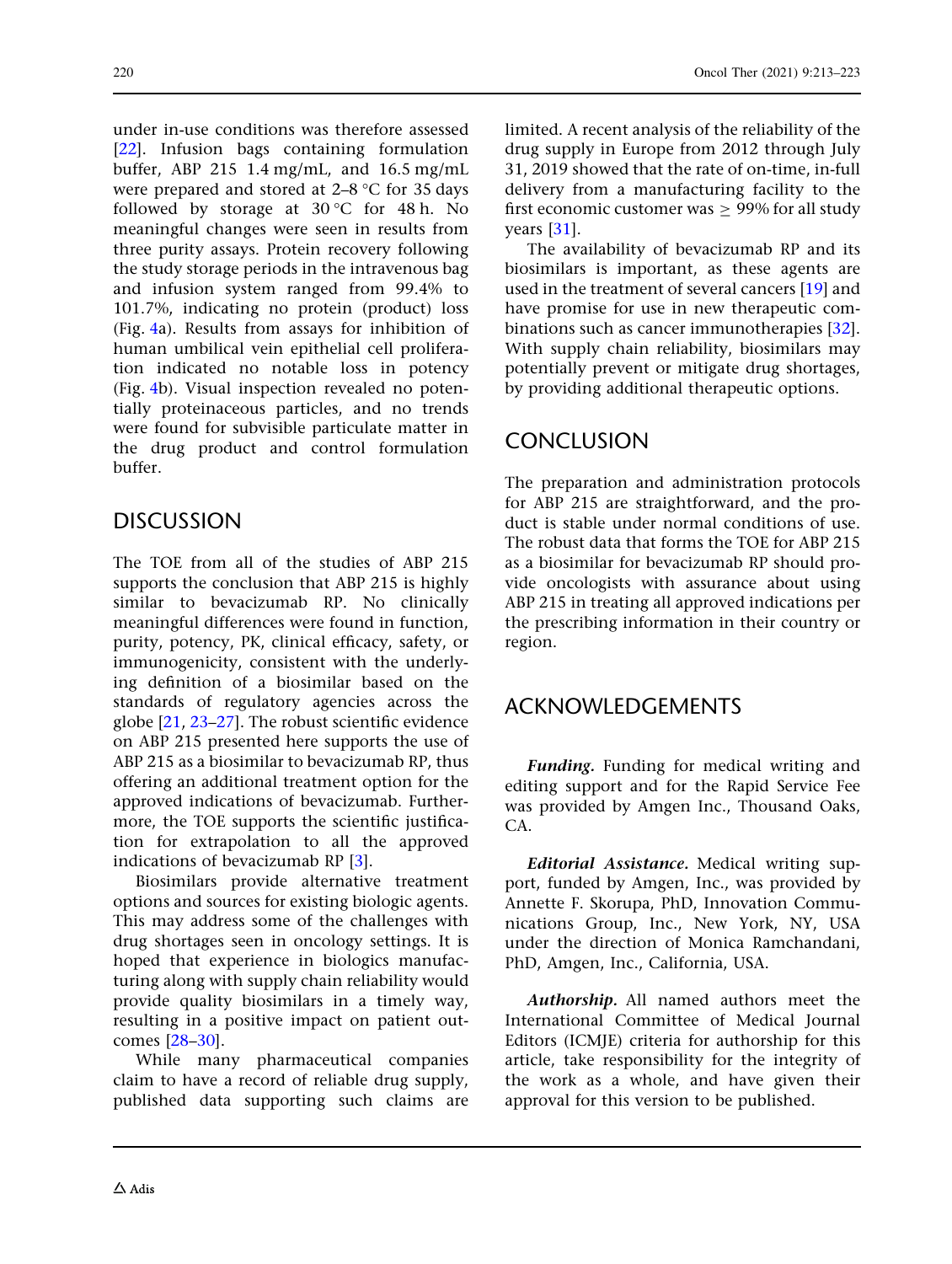<span id="page-8-0"></span>Authorship Contributions. Both authors contributed to the conceptualization, development, and review of this manuscript.

Disclosures. Vladimir Hanes is an Amgen employee and stockholder. Jerome Goldschmidt has received speaker's bureau fees from BMS and consulting fees from Amgen.

Compliance with Ethics Guidelines. This article is based on previously conducted studies and does not contain any studies with human participants or animals performed by any of the authors.

Data Availability. Data sharing is not applicable to this article as no datasets were generated or analyzed for this manuscript.

Open Access. This article is licensed under a Creative Commons Attribution-NonCommercial 4.0 International License, which permits any non-commercial use, sharing, adaptation, distribution and reproduction in any medium or format, as long as you give appropriate credit to the original author(s) and the source, provide a link to the Creative Commons licence, and indicate if changes were made. The images or other third party material in this article are included in the article's Creative Commons licence, unless indicated otherwise in a credit line to the material. If material is not included in the article's Creative Commons licence and your intended use is not permitted by statutory regulation or exceeds the permitted use, you will need to obtain permission directly from the copyright holder. To view a copy of this licence, visit [http://creativecommons.org/licenses/by](http://creativecommons.org/licenses/by-nc/4.0/)[nc/4.0/](http://creativecommons.org/licenses/by-nc/4.0/).

## **REFERENCES**

1. MVASI $^{TM}$  (bevacizumab-awwb) for injection, for intravenous use. Prescribing information. Amgen Inc., Thousand Oaks, CA: 2020. [https://www.pi.](https://www.pi.amgen.com/~/media/amgen/repositorysites/pi-amgen-com/mvasi/mvasi_pi_hcp_english.pdf)  $amgen.com/\sim/mediangen/repositorysites/pi$ [amgen-com/mvasi/mvasi\\_pi\\_hcp\\_english.pdf.](https://www.pi.amgen.com/~/media/amgen/repositorysites/pi-amgen-com/mvasi/mvasi_pi_hcp_english.pdf) Accessed August 27, 2020.

- 2. MVASI. Summary of product characteristics. Amgen Europe B.V., the Netherlands: 18 December 2020. [https://www.ema.europa.eu/en/medicines/human/](https://www.ema.europa.eu/en/medicines/human/EPAR/mvasi#productinformation-section) [EPAR/mvasi#productinformation-section](https://www.ema.europa.eu/en/medicines/human/EPAR/mvasi#productinformation-section). Accessed August 27, 2020.
- 3. Thomas M, Thatcher N, Goldschmidt J, Ohe Y, McBride HJ, Hanes V. Totality of evidence in the development of ABP 215, an approved bevacizumab biosimilar. Immunotherapy. 2019;11(5):1337–51.
- 4. Apte RS, Chen DS, Ferrara N. VEGF in signaling and disease: beyond discovery and development. Cell. 2019;176:1248–64.
- 5. Markus R, Liu J, Ramchandani M, Landa D, Born T, Kaur P. Developing the totality of evidence for biosimilars: regulatory considerations and building confidence for the healthcare community. Bio-Drugs. 2017;31(3):175–87.
- 6. Kozlowski S, Woodcock J, Midthun K, Sherman RB. Developing the nation's biosimilars program. N Engl J Med. 2011;365(5):385–8.
- 7. U.S. Department of Health and Human Services. Scientific considerations in demonstrating biosimilarity to a reference product. Guidance for industry. 2015. [https://www.fda.gov/downloads/Drugs/](http://www.fda.gov/downloads/Drugs/GuidanceComplianceRegulatoryInformation/Guidances/UCM291128.pdf) [GuidanceComplianceRegulatoryInformation/](http://www.fda.gov/downloads/Drugs/GuidanceComplianceRegulatoryInformation/Guidances/UCM291128.pdf) [Guidances/UCM291128.pdf](http://www.fda.gov/downloads/Drugs/GuidanceComplianceRegulatoryInformation/Guidances/UCM291128.pdf). Accessed 24 September 2020.
- 8. U.S. Department of Health and Human Services, Food and Drug Administration, Center for Drug Evaluation and Research, Center for Biologics Evaluation and Research. Quality considerations in demonstrating biosimilarity of a therapeutic protein product to a reference product. Guidance for industry. 2015. [https://www.fda.gov/downloads/](http://www.fda.gov/downloads/drugs/guidancecomplianceregulatoryinformation/guidances/ucm291134.pdf) [drugs/guidancecomplianceregulatoryinformation/](http://www.fda.gov/downloads/drugs/guidancecomplianceregulatoryinformation/guidances/ucm291134.pdf) [guidances/ucm291134.pdf.](http://www.fda.gov/downloads/drugs/guidancecomplianceregulatoryinformation/guidances/ucm291134.pdf) Accessed 24 September 2020.
- 9. US Department of Health and Human Services, Food and Drug Administration, Center for Drug Evaluation and Research, Center for Biologics Evaluation and Research. Clinical pharmacology data to support a demonstration of biosimilarity to a reference product. Guidance for industry. 2016. [https://www.fda.gov/downloads/Drugs/](http://www.fda.gov/downloads/Drugs/GuidanceComplianceRegulatoryInformation/Guidances/UCM397017.pdf) [GuidanceComplianceRegulatoryInformation/](http://www.fda.gov/downloads/Drugs/GuidanceComplianceRegulatoryInformation/Guidances/UCM397017.pdf) [Guidances/UCM397017.pdf](http://www.fda.gov/downloads/Drugs/GuidanceComplianceRegulatoryInformation/Guidances/UCM397017.pdf). Accessed 24 September 2020.
- 10. European Medicines Agency, Committee for Medicinal Products for Human Use. Guideline on similar biological medicinal products containing monoclonal antibodies—non-clinical and clinical issues. 2012. [https://www.ema.europa.eu/docs/en\\_](http://www.ema.europa.eu/docs/en_GB/document_library/Scientific_guideline/2012/06/WC500128686.pdf) [GB/document\\_library/Scientific\\_guideline/2012/](http://www.ema.europa.eu/docs/en_GB/document_library/Scientific_guideline/2012/06/WC500128686.pdf)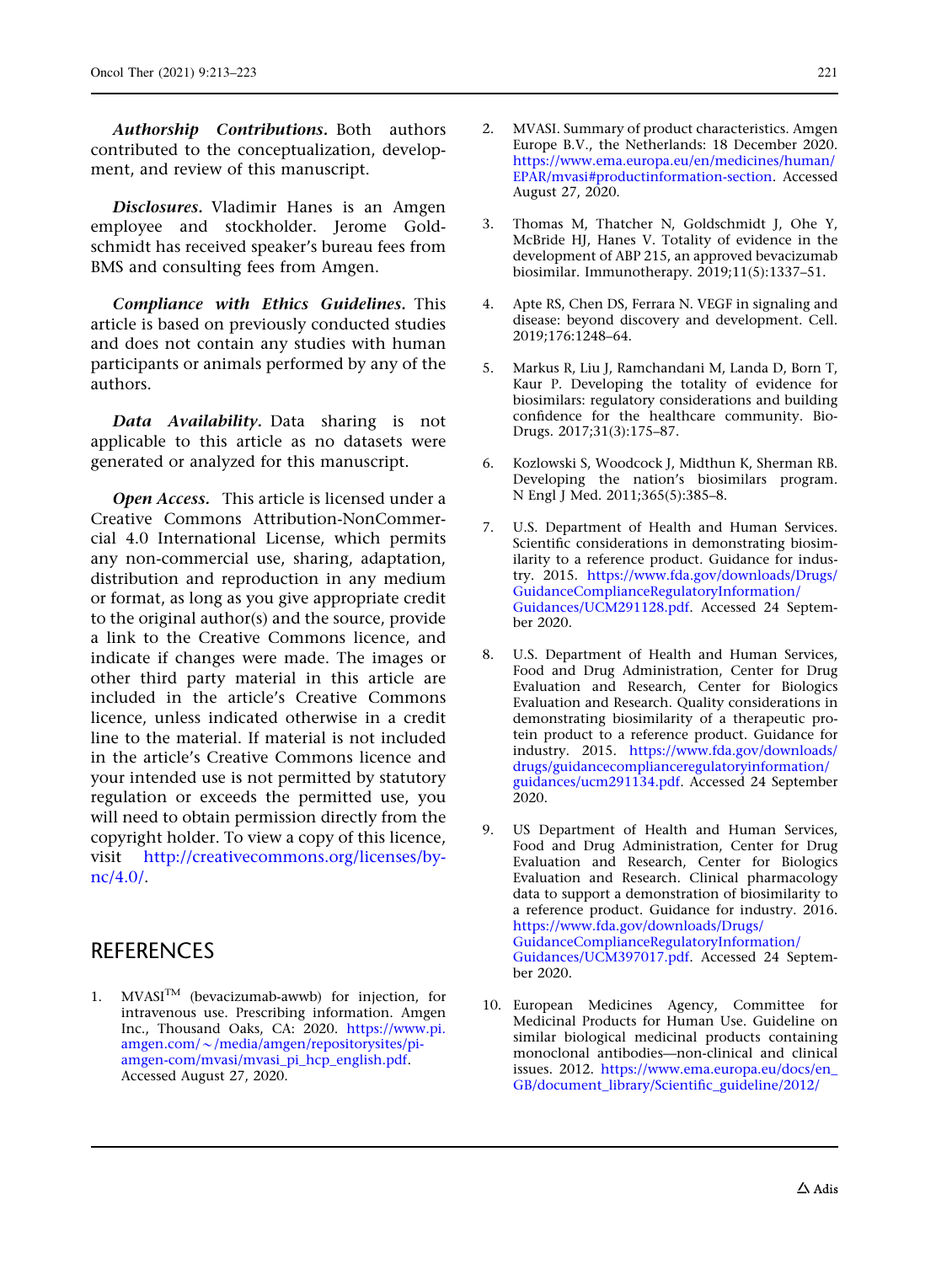<span id="page-9-0"></span>[06/WC500128686.pdf.](http://www.ema.europa.eu/docs/en_GB/document_library/Scientific_guideline/2012/06/WC500128686.pdf) Accessed 24 September 2020.

- 11. European Medicines Agency. Guideline on similar biological medicinal products containing biotechnology-derived proteins as active substance: quality issues (revision 1). 2014. [https://www.ema.europa.](http://www.ema.europa.eu/docs/en_GB/document_library/Scientific_guideline/2014/06/WC500167838.pdf) [eu/docs/en\\_GB/document\\_library/Scientific\\_](http://www.ema.europa.eu/docs/en_GB/document_library/Scientific_guideline/2014/06/WC500167838.pdf) [guideline/2014/06/WC500167838.pdf](http://www.ema.europa.eu/docs/en_GB/document_library/Scientific_guideline/2014/06/WC500167838.pdf). Accessed 24 September 2020.
- 12. European Medicines Agency. Guideline on similar biological medicinal products (revision 1). 2014. [https://www.ema.europa.eu/en/documents/](https://www.ema.europa.eu/en/documents/scientific-guideline/guideline-similar-biological-medicinal-products-rev1_en.pdf) [scientific-guideline/guideline-similar-biological](https://www.ema.europa.eu/en/documents/scientific-guideline/guideline-similar-biological-medicinal-products-rev1_en.pdf)[medicinal-products-rev1\\_en.pdf](https://www.ema.europa.eu/en/documents/scientific-guideline/guideline-similar-biological-medicinal-products-rev1_en.pdf). Accessed 24 September 2020.
- 13. Nathan J, Ramchandani M, Kaur P. Manufacturing of Biologics. In: Biologic and Systemic Agents in Dermatology. 2018.
- 14. Seo N, Polozova A, Zhang M, Yates Z, Cao S, Li H, et al. Analytical and functional similarity of Amgen biosimilar 215 to bevacizumab. MAbs. 2018;10: 678–91.
- 15. Markus R, Chow V, Pan Z, Hanes V. A phase I, randomized, single-dose study evaluating the pharmacokinetic equivalence of biosimilar ABP 215 and bevacizumab in healthy adult men. Cancer Chemother Pharmacol. 2017;80(4):755–62.
- 16. Hanes V, Chow V, Pan Z, Markus R. A randomized, single-blind, single-dose study to assess the pharmacokinetic equivalence of the biosimilar ABP 215 and bevacizumab in healthy Japanese male subjects. Cancer Chemother Pharmacol. 2018;82: 899–905.
- 17. Thatcher N, Thomas M, Paz-Ares Rodriguez L, Ostoros G, Pan J, Goldschmidt JH, et al. Efficacy and safety of the biosimilar ABP 215 compared with bevacizumab in patients with advanced non-small cell lung cancer (MAPLE): a randomized, doubleblind, phase III study. Clin Cancer Res. 2019;25(7): 2088–95.
- 18. Isakov L, Jin B, Jacobs IA. Statistical primer on biosimilar clinical development. Am J Ther. 2016;23:e1903–10.
- 19. Melosky B, Reardon DA, Nixon AB, Subramanian J, Bair AH, Jacobs I. Bevacizumab biosimilars: scientific justification for extrapolation of indications. Future Oncol. 2018;14:2507–20.
- 20. U.S. Food and Drug Administration. Background information for the Oncologic Drugs Advisory Committee (ODAC) 13 July 2017. Biologics License Application for ABP 215. Submitted 08 June 2017. Amgen Inc., Thousand Oaks. [https://www.fda.gov/](https://www.fda.gov/media/106549/download)

[media/106549/download.](https://www.fda.gov/media/106549/download) Accessed August 27, 2020.

- 21. Thill M, Thatcher N, Hanes V, Lyman V. Biosimilars: what the oncologist should know. Future Oncol. 2019;15:1147–65.
- 22. Seckute J, Castellanos I, Bane S. Physiochemical stability of the bevacizumab biosimilar, ABP 215, after preparation and storage in intravenous bags. Generics. Biosimilars. Initiat. J. (GaBI Journal).<br>2020;9(4):155–62. https://doi.org/10.5639/gabij. [https://doi.org/10.5639/gabij.](https://doi.org/10.5639/gabij.2020.0904.026) [2020.0904.026.](https://doi.org/10.5639/gabij.2020.0904.026)
- 23. U.S. Food and Drug Administration. Questions and answers on biosimilar development and the BPCI Act. Guidance for Industry. December 2018. <https://www.fda.gov/media/119258/download>. Accessed August 27, 2020.
- 24. European Medicines Agency. Guideline on similar biological medicinal products. October 2014. [https://www.ema.europa.eu/en/documents/](https://www.ema.europa.eu/en/documents/scientific-guideline/guideline-similar-biological-medicinal-products-rev1_en.pdf) [scientific-guideline/guideline-similar-biological](https://www.ema.europa.eu/en/documents/scientific-guideline/guideline-similar-biological-medicinal-products-rev1_en.pdf)[medicinal-products-rev1\\_en.pdf](https://www.ema.europa.eu/en/documents/scientific-guideline/guideline-similar-biological-medicinal-products-rev1_en.pdf). Accessed September 23, 2020.
- 25. U.S. Food and Drug Administration. Center for Drug Evaluation and Research. Scientific considerations in demonstrating biosimilarity to a reference product. Guidance for industry. 2015. [https://www.](https://www.fda.gov/media/82647/download) [fda.gov/media/82647/download](https://www.fda.gov/media/82647/download). Accessed August 27, 2020.
- 26. Japan Generic Medicines Association. April 19, 2013. Interim Translation of Notification of ELD, PFSB, MHLW; Yakushokushinsa No0304007. 2009.
- 27. World Health Organization. Expert Committee on Biological Standardization. Guidelines on evaluation of similar biotherapeutic products (SBPs). 2009. [https://www.who.int/biologicals/areas/](https://www.who.int/biologicals/areas/biological_therapeutics/BIOTHERAPEUTICS_FOR_WEB_22APRIL2010.pdf) [biological\\_therapeutics/BIOTHERAPEUTICS\\_FOR\\_](https://www.who.int/biologicals/areas/biological_therapeutics/BIOTHERAPEUTICS_FOR_WEB_22APRIL2010.pdf) [WEB\\_22APRIL2010.pdf](https://www.who.int/biologicals/areas/biological_therapeutics/BIOTHERAPEUTICS_FOR_WEB_22APRIL2010.pdf). Accessed August 27, 2020.
- 28. Li E, Subramanian J, Anderson S, Thomas D, McKinley J, Jacobs IA. Development of biosimilars in an era of oncologic drug shortages. Drug Des Devel Ther. 2015;9:3247–55.
- 29. Dranitsaris G, Jacobs I, Kirchoff C, Popovian R, Shane LG. Drug tendering: drug supply and shortage implications for the uptake of biosimilars. ClinicoEcon Outcomes Res. 2017;9:573–84.
- 30. Kabir ER, Moreino SS, Siam MKS. The breakthrough of biosimilars: a twist in the narrative of biological therapy. Biomolecules. 2019;9:410.
- 31. Schipper R, Middelkoop K, Biniass B, Hippenmeyer J. Assessment of drug supply reliability in Europe by evaluating on time in full (OTIF) delivery. Presented